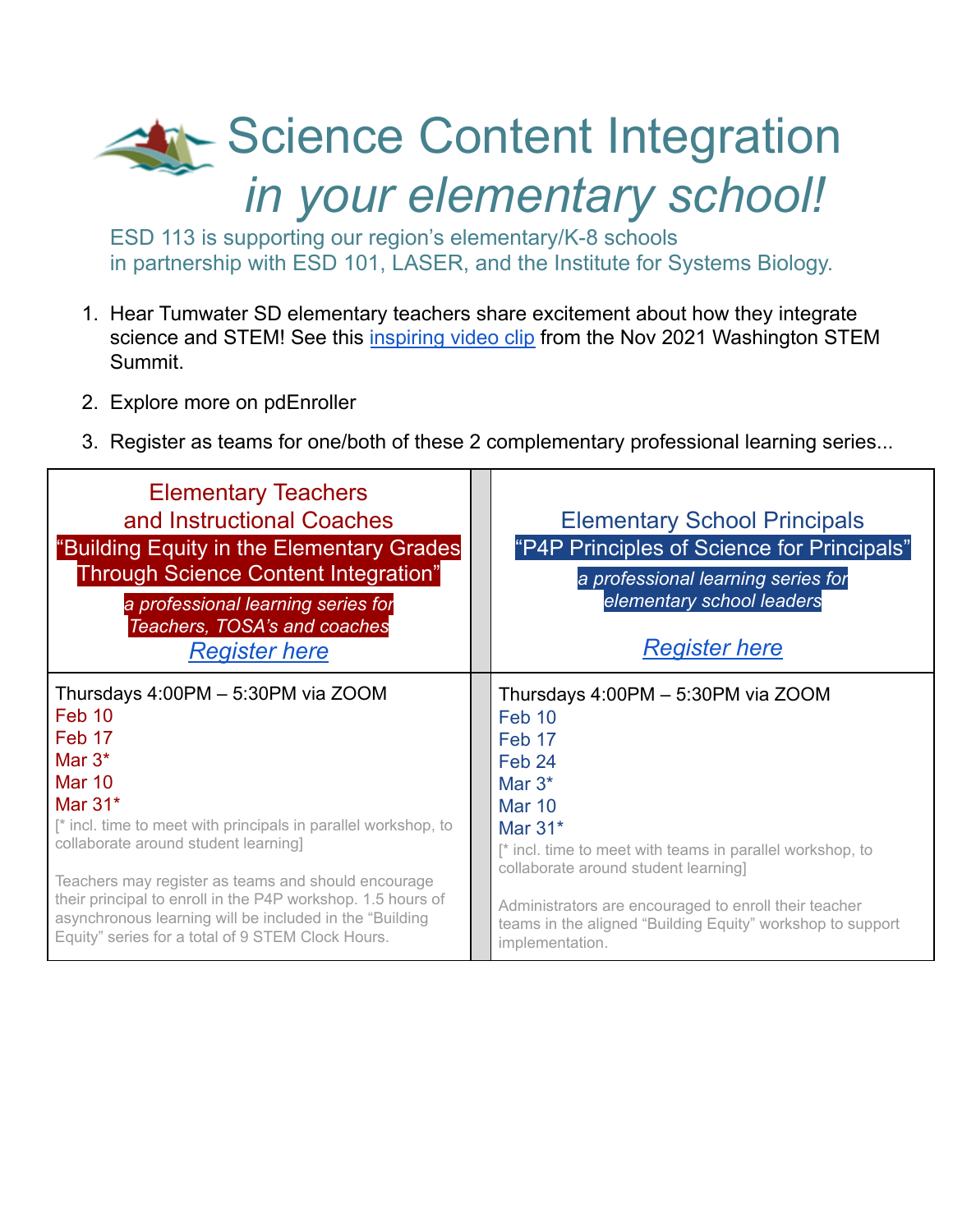| Teams of Elementary Teachers, TOSA's and<br><b>Instructional Coaches*</b><br>"Building Equity in the Elementary Grades Through<br><b>Science Content Integration"</b><br>a professional learning series for<br>teachers, TOSA s and instructional coaches.<br>*administrators should register for the parallel P4P series to<br>support their teacher teams                                                                                                                                                                                                                                                                                                                                                                                                                                           | <b>Principals</b><br>"P4P Principles of Science for Principals"<br>a professional learning series for elementary school leaders                                                                                                                                                                                                                                                                                                                                                                                                                                                                                                                                                                                                                                                       |
|-------------------------------------------------------------------------------------------------------------------------------------------------------------------------------------------------------------------------------------------------------------------------------------------------------------------------------------------------------------------------------------------------------------------------------------------------------------------------------------------------------------------------------------------------------------------------------------------------------------------------------------------------------------------------------------------------------------------------------------------------------------------------------------------------------|---------------------------------------------------------------------------------------------------------------------------------------------------------------------------------------------------------------------------------------------------------------------------------------------------------------------------------------------------------------------------------------------------------------------------------------------------------------------------------------------------------------------------------------------------------------------------------------------------------------------------------------------------------------------------------------------------------------------------------------------------------------------------------------|
| <b>PURPOSE and Outcomes</b><br>Teachers will deepen their knowledge of the WSSLS<br>(NGSS) and leverage strategies for content integration to<br>increase equitable access for students to high-quality<br>standards-aligned science and STEM experiences (a<br>minimum of 150 minutes weekly), interwoven with math,<br>ELA, and other content areas through:<br>• resource tools to apply in their classroom context<br>• a focus on science and engineering practices<br>and crosscutting concepts as a driver to improve<br>instruction and student engagement                                                                                                                                                                                                                                    | <b>PURPOSE</b> Principals will enhance their WSSLS science<br>leadership, for enacting as their school's instructional<br>leader in STEM, with:<br>• resource tools to apply in their ongoing teacher<br>professional development work<br>· student observation protocols for use in<br>teacher feedback towards improvement of<br>instruction<br>. their plan of action that is customized to their<br>district or school                                                                                                                                                                                                                                                                                                                                                            |
| .their plan of action that is customized to their<br>classroom, school, or district<br>·implementation of science content integration<br>best practices<br><b>AGENDA</b><br>9-hour series over 5 sessions<br>o 1 1/2-hr synchronous collaborative sessions, with<br>focus on 3-dimensional science (aligned with<br>WSSLS). Sessions address needed classroom<br>instructional shifts, how this learning is different, and<br>how you as a classroom teacher or instructional<br>coach can effectively make these shifts.<br>o 1 1/2 hrs of asynchronous time (total) for assigned<br>readings and next-session prep.<br>Progression through 5 sessions attends to key questions:                                                                                                                     | What does all standards, all students<br>Equitable,<br>mean for our science classrooms?<br>Quality<br>√ The school program provides students<br><b>Science</b><br>opportunities to develop their<br>My personal<br>understanding of Disciplinary Core Ideas<br>learning of<br>(DCI), through engagement in Science<br>the science<br>and Engineering Practices (SEP), and<br>standards lens<br>their application of Cross Cutting<br>on learning,<br>Concepts (CCC).<br>instruction and<br>$\checkmark$ How do these 3 dimensions work<br>assessment.<br>together for students to express both the<br>nature of science and aspirations for their<br>role in science and STEM?<br>$\checkmark$ How do the 3 dimensions of science<br>drive instructional changes in the<br>classroom? |
| What are the instructional shifts needed for the<br>"new" science standards? What will this look and sound<br>like in the classroom? Focus on how 3-dimensional science,<br>anchoring phenomena, crosscutting concepts, science and<br>engineering practices, and disciplinary core ideas work together -<br>allowing students to deepen their understanding of the nature of<br>science and build their science capital.<br>How can content integration deepen student<br>★<br>learning and engagement across the curriculum? Putting<br>together all components of 3 dimensional science in my school.<br>What tools/strategies can I use? What does it look like<br>★<br>to integrate content? Tools and strategies supporting integration of<br>science with ELA, mathematics, and other content. | As I see the instructional changes<br>Learning<br>through the eyes of students, how is<br><b>Walks</b><br>their science understanding growing?<br>My professional<br>√ Frequent, short learning walks provide<br>learning about<br>data on science in my school.<br>students' science<br>√ How do I gather data to learn about<br>learning.<br>student learning in science and teacher<br>instructional practice?<br>√ What are students' own perspectives<br>of their 3D science learning? Are students<br>showing their understanding of science<br>through SEPs? or CCCs?                                                                                                                                                                                                          |
| What does this look like in my context? Identifying<br>★<br>key elements in my action plan for enhancing science learning in my<br>classroom or school.<br><b>STEM skills and Career Connections: How do</b><br>★<br>scientists and engineers do their work? Building student<br>STEM identity and exploring what a STEM workplace looks like.                                                                                                                                                                                                                                                                                                                                                                                                                                                        | How can I initiate, enhance, and<br><b>Actions</b><br>reinforce teachers as they enact 3D<br>My instructional<br>instruction and learning in their<br>leadership actions.<br>classrooms?                                                                                                                                                                                                                                                                                                                                                                                                                                                                                                                                                                                              |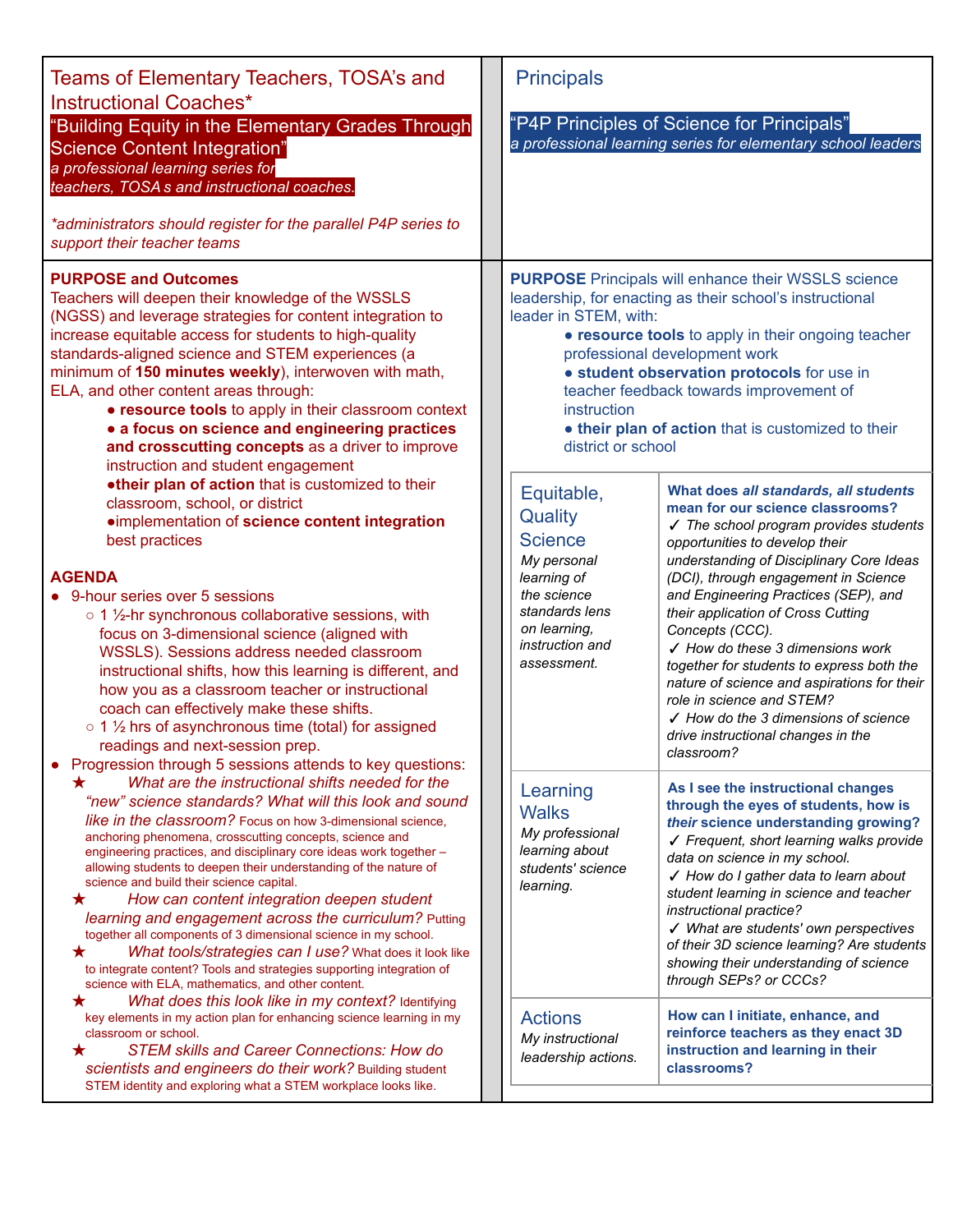✓ *How can I best communicate my observations with each teacher.* ✓ *How do I design and build out a multi-year action plan that focuses on teachers' new learning along with changing curricular realities?*

## **OUTCOMES**

- 1. Through learning walks and data conversations, support elementary **Science content integration** best practices
- 2. Increase classroom science/STEM instruction to a minimum of **150 minutes weekly**
- 3. Create sustained Science/STEM articulation **pathways from elementary to middle school**
- 4. A broader outcome for school districts is development and continued support of district teams to initiate or enhance the **LASER Strategic Planning** process

## **AGENDA**

- 12 hour series over 6 sessions
	- $\circ$  1  $\frac{1}{2}$  hr synchronous collaborative sessions, with focus on 3-dimensional science (aligned with WSSLS), that address needed classroom instructional shifts, how this learning is different, and how you as an instructional leader can effectively partner with teachers as they make these shifts.
	- $\circ$  1/<sub>2</sub> hr asynchronous time for assigned readings and next-session prep.
- Progression through 6 sessions attends to key questions of school leaders:
	- ★ *What are the instructional shifts needed for the new science standards? How will learning feel different?* Personal learning focus on systems and system models –WSSLS across grade levels.
	- ★ *Contemporary STEM workplace and STEM vision - What does a STEM workplace look like? How do scientists and engineers do their work?* Our experience will include an ISB scientist with a focus on systems thinking skills, used by both students and scientists.
	- ★ *Moving the question from, "How do we implement new NGSS/WSSLS standards" to "what learning do we want for each of our students". What will this look and sound like in the classroom?* Focus on how 3 dimensional science, anchoring phenomenon, crosscutting concepts, science and engineering practices, disciplinary core ideas work together – allowing students to express both the nature of science and aspirations for their role in science and STEM. This supports integration of science with ELA and mathematics.
	- ★ *As my building instructional leader, what is my part in working with science teaching as they realize WSSLS vision?* Putting together all components of 3 dimensional science in my school.

★ *How are students in my school learning science?* Gathering evidence of student learning in science, what to look for, tools to use for both data gathering and sharing out with teachers.